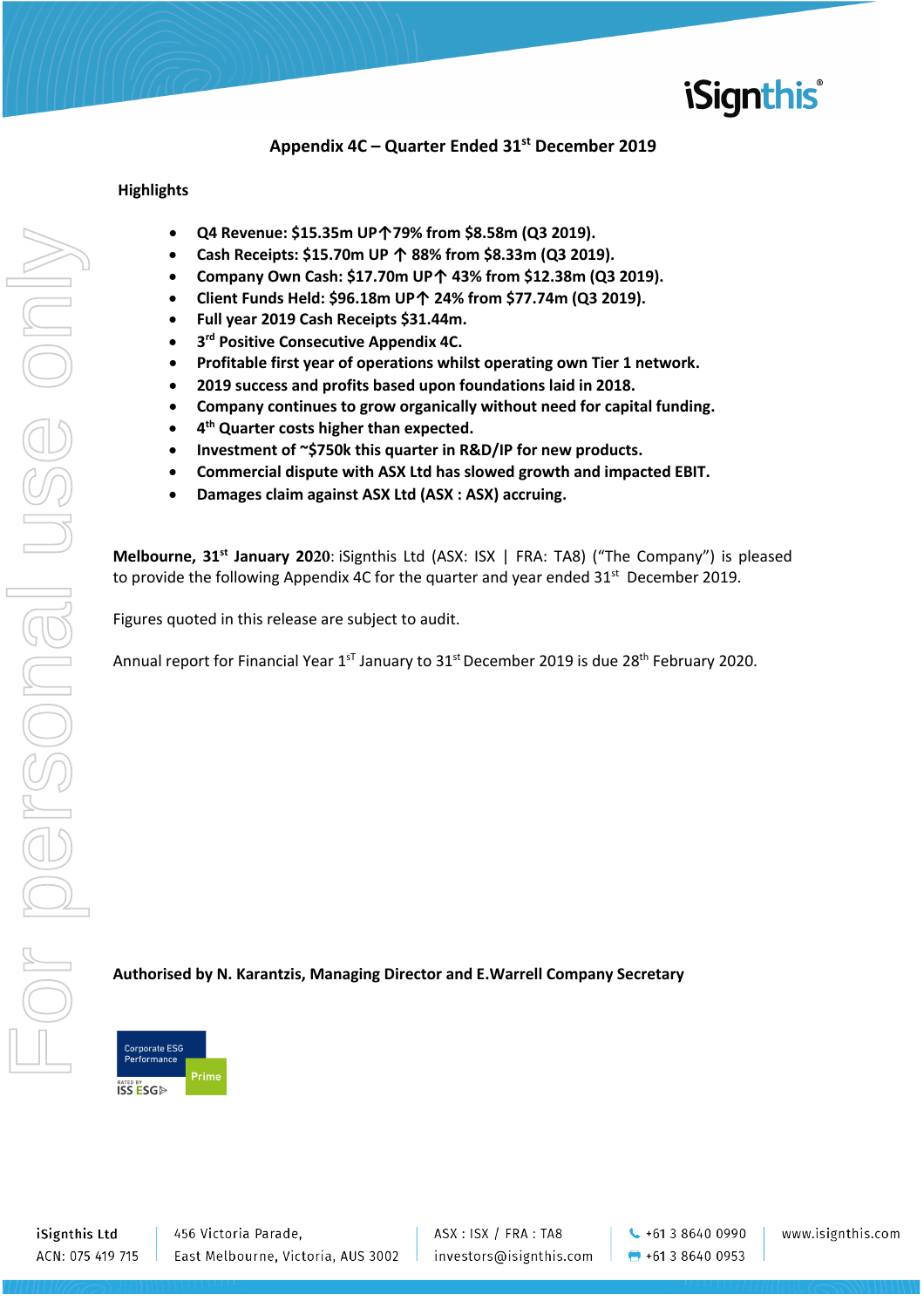*+Rule 4.7B*

# **Appendix 4C**

## **Quarterly report for entities subject to Listing Rule 4.7B**

Introduced 31/03/00 Amended 30/09/01, 24/10/05, 17/12/10, 01/09/16

#### **Name of entity**

| ISIGNTHIS LTD  |                                   |
|----------------|-----------------------------------|
| ABN            | Quarter ended ("current quarter") |
| 93 075 419 715 | 31 DECEMBER 2019                  |

| <b>Consolidated statement of cash flows</b> |                                                  | <b>Current quarter</b><br>\$A'000 | Year to date<br>(12 months)<br>\$A'000 |
|---------------------------------------------|--------------------------------------------------|-----------------------------------|----------------------------------------|
| 1.                                          | <b>Cash flows from operating activities</b>      |                                   |                                        |
| 1.1                                         | Receipts from customers                          | 15,696                            | 31,444                                 |
| 1.2                                         | Payments for                                     |                                   |                                        |
|                                             | research and development<br>(a)                  | (579)                             | (1,087)                                |
|                                             | product manufacturing and operating costs<br>(b) | (8,986)                           | (16, 588)                              |
|                                             | advertising and marketing<br>(c)                 | (191)                             | (410)                                  |
|                                             | leased assets<br>(d)                             |                                   |                                        |
|                                             | staff costs<br>(e)                               | (1,935)                           | (6, 597)                               |
|                                             | (f)<br>administration and corporate costs        | (915)                             | (3,645)                                |
| 1.3                                         | Dividends received (see note 3)                  |                                   |                                        |
| 1.4                                         | Interest received (from external banks)          | 192                               | 333                                    |
| 1.5                                         | Interest and other costs of finance paid         |                                   |                                        |
| 1.6                                         | Income taxes paid                                |                                   |                                        |
| 1.7                                         | Government grants and tax incentives             | 266                               | 859                                    |
| 1.8                                         | Other (provide details if material)              |                                   |                                        |
| 1.9                                         | Net cash from / (used in) operating activities   | 3,548                             | 4,309                                  |
|                                             |                                                  |                                   |                                        |
| 2.                                          | <b>Cash flows from investing activities</b>      |                                   |                                        |
| 2.1                                         | Payments to acquire:                             |                                   |                                        |

(468) (606) (a) property, plant and equipment (b) businesses (see item 10)  $\qquad \qquad$  (119)  $(c)$  investments (d) intellectual property (169) (280) (e) other non-current assets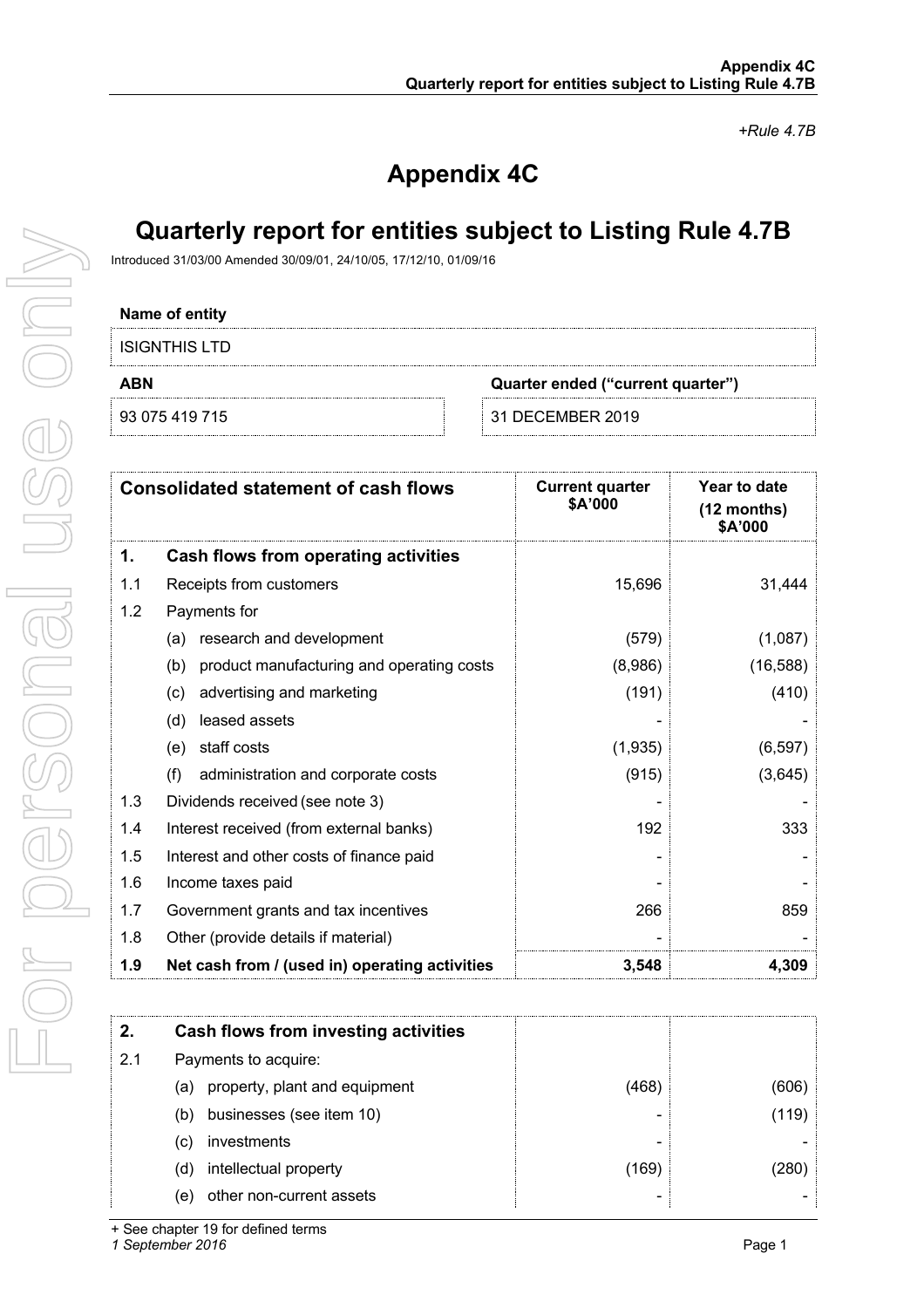**Appendix 4C Quarterly report for entities subject to Listing Rule 4.7B**

|     | <b>Consolidated statement of cash flows</b>    | <b>Current quarter</b><br>\$A'000 | Year to date<br>$(12$ months)<br>\$A'000 |
|-----|------------------------------------------------|-----------------------------------|------------------------------------------|
| 2.2 | Proceeds from disposal of:                     |                                   |                                          |
|     | property, plant and equipment<br>(a)           |                                   |                                          |
|     | businesses (see item 10)<br>(b)                |                                   |                                          |
|     | investments<br>(c)                             |                                   |                                          |
|     | (d)<br>intellectual property                   |                                   |                                          |
|     | other non-current assets<br>(e)                |                                   |                                          |
| 2.3 | Cash flows from loans to other entities        | (18)                              | 314                                      |
| 2.4 | Dividends received (see note 3)                |                                   |                                          |
| 2.5 | Other (provide details if material)            |                                   |                                          |
| 2.6 | Net cash from / (used in) investing activities | (655)                             | 691                                      |

| 3.   | <b>Cash flows from financing activities</b>                                    |       |       |
|------|--------------------------------------------------------------------------------|-------|-------|
| 3.1  | Proceeds from issues of shares                                                 |       |       |
| 3.2  | Proceeds from issue of convertible notes                                       |       |       |
| 3.3  | Proceeds from exercise of share options                                        | 75    | 4,635 |
| 3.4  | Transaction costs related to issues of shares,<br>convertible notes or options |       |       |
| 3.5  | Proceeds from borrowings                                                       |       |       |
| 3.6  | Repayment of borrowings                                                        |       |       |
| 3.7  | Transaction costs related to loans and<br>borrowings                           |       |       |
| 3.8  | Dividends paid                                                                 |       |       |
| 3.9  | Other (merchant security received and card<br>scheme collateral paid)          | 2,321 | 976   |
| 3.10 | Net cash from / (used in) financing activities                                 | 2,396 | 5,611 |

| 4.  | Net increase / (decrease) in cash and<br>cash equivalents for the period |        |        |
|-----|--------------------------------------------------------------------------|--------|--------|
| 4.1 | Cash and cash equivalents at beginning of<br>quarter/year to date        | 12,379 | 8,434  |
| 4.2 | Net cash from / (used in) operating activities<br>(item 1.9 above)       | 3,548  | 4,309  |
| 4.3 | Net cash from / (used in) investing activities<br>(item 2.6 above)       | (655)  | (691)  |
| 4.4 | Net cash from / (used in) financing activities<br>(item 3.10 above)      | 2,396  | 5,611  |
| 4.5 | Effect of movement in exchange rates on cash<br>held                     | 36     | 100    |
|     | Cash acquired on acquisition*                                            |        | (59)   |
| 4.6 | Cash and cash equivalents at end of quarter                              | 17,704 | 17.704 |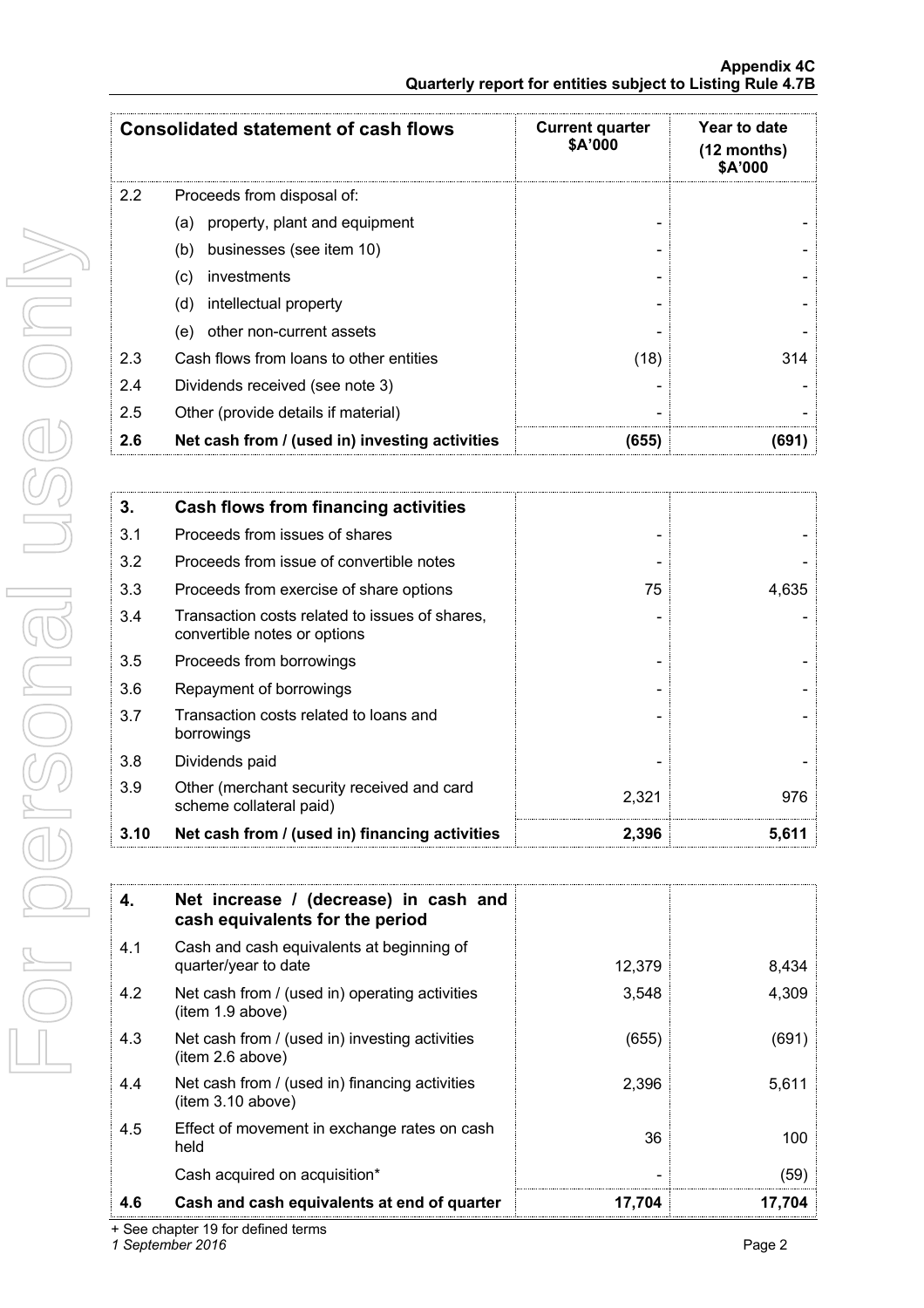*\* The cash acquired on acquisition represents cash held/(owed) by USB Baltic Banking Services as at the date of acquisition.* 

| 5.  | Reconciliation of cash and cash<br>equivalents<br>at the end of the quarter (as shown in the<br>consolidated statement of cash flows) to the<br>related items in the accounts | <b>Current quarter</b><br>\$A'000 | <b>Previous quarter</b><br>\$A'000 |
|-----|-------------------------------------------------------------------------------------------------------------------------------------------------------------------------------|-----------------------------------|------------------------------------|
| 5.1 | <b>Bank balances</b>                                                                                                                                                          | 17.704                            | 12.379                             |
| 5.2 | Call deposits                                                                                                                                                                 |                                   |                                    |
| 5.3 | <b>Bank overdrafts</b>                                                                                                                                                        |                                   |                                    |
| 5.4 | Other (provide details)                                                                                                                                                       |                                   |                                    |
| 5.5 | Cash and cash equivalents at end of<br>quarter (should equal item 4.6 above)                                                                                                  | 17,704                            | 12.379                             |

| 6.  | Payments to directors of the entity and their associates                                               | <b>Current quarter</b><br>\$A'000 |
|-----|--------------------------------------------------------------------------------------------------------|-----------------------------------|
| 6.1 | Aggregate amount of payments to these parties included in item 1.2                                     | (136)                             |
| 6.2 | Aggregate amount of cash flow from loans to these parties included<br>in item $2.3$                    |                                   |
| 6.3 | Include below any explanation necessary to understand the transactions included in<br>Hence C A and C. |                                   |

items 6.1 and 6.2 Payments to directors and director related entities during the December 2019 quarter relate to employment costs paid in the period.

| 7.  | Payments to related entities of the entity and their<br>associates                                          | <b>Current quarter</b><br><b>\$A'000</b> |
|-----|-------------------------------------------------------------------------------------------------------------|------------------------------------------|
| 7.1 | Aggregate amount of payments to these parties included in item 1.2                                          |                                          |
| 7.2 | Aggregate amount of cash flow from loans to these parties included<br>in item 2.3                           |                                          |
| 7.3 | Include below any explanation necessary to understand the transactions included in<br>items $7.1$ and $7.2$ |                                          |
| Nil |                                                                                                             |                                          |

| 8.  | <b>Financing facilities available</b><br>Add notes as necessary for an<br>understanding of the position                                                                                                                                                                                      | <b>Total facility amount</b><br>at quarter end<br>\$A'000 | Amount drawn at<br>quarter end<br>\$A'000 |
|-----|----------------------------------------------------------------------------------------------------------------------------------------------------------------------------------------------------------------------------------------------------------------------------------------------|-----------------------------------------------------------|-------------------------------------------|
| 8.1 | Loan facilities                                                                                                                                                                                                                                                                              |                                                           |                                           |
| 8.2 | Credit standby arrangements                                                                                                                                                                                                                                                                  |                                                           |                                           |
| 8.3 | Other (please specify)                                                                                                                                                                                                                                                                       |                                                           |                                           |
| 8.4 | Include below a description of each facility above, including the lender, interest rate and<br>whether it is secured or unsecured. If any additional facilities have been entered into or are<br>proposed to be entered into after quarter end, include details of those facilities as well. |                                                           |                                           |
|     |                                                                                                                                                                                                                                                                                              |                                                           |                                           |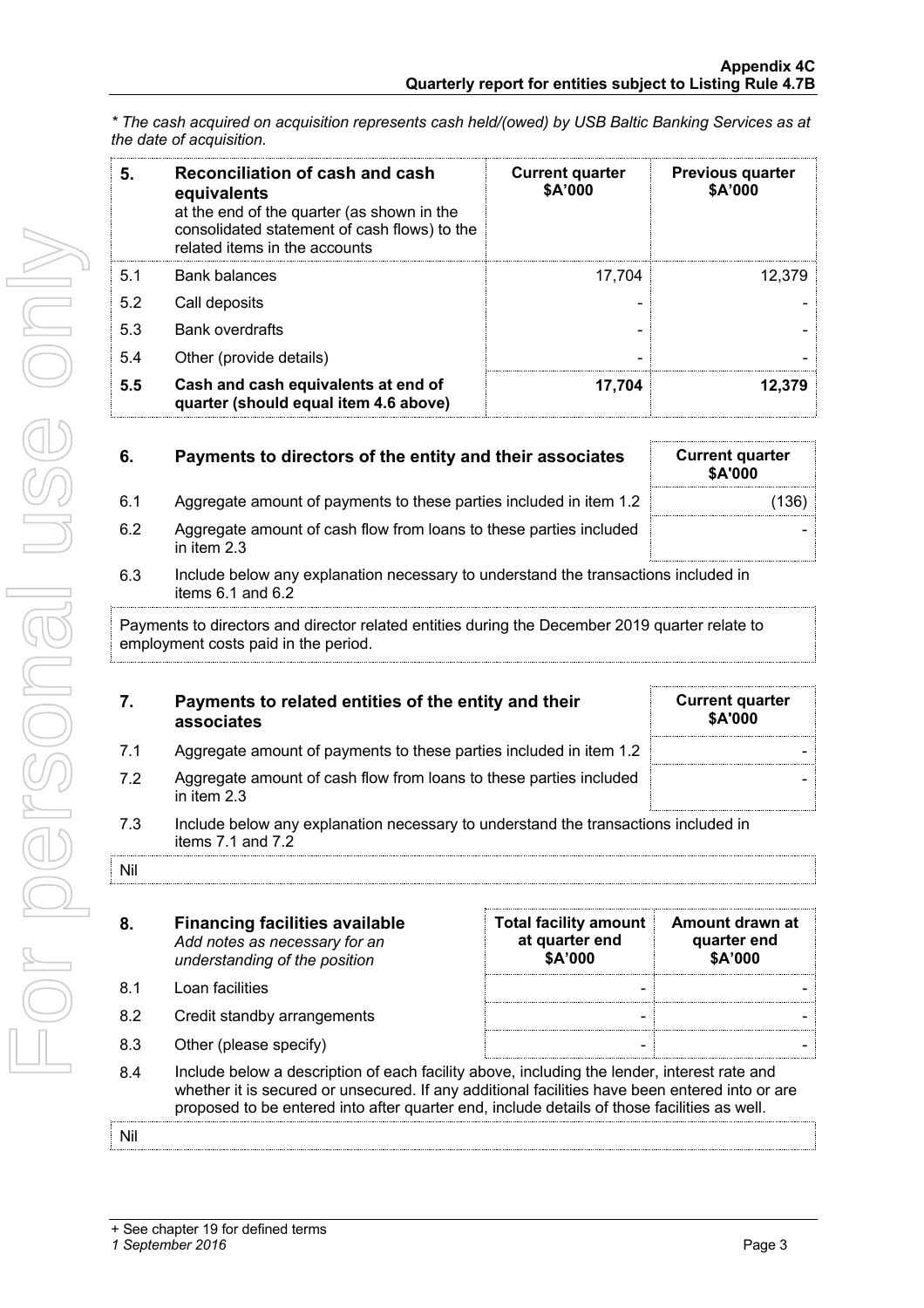| 9.  | <b>Estimated cash outflows for next quarter</b> | \$A'000 |
|-----|-------------------------------------------------|---------|
| 9.1 | Research and development                        | 500     |
| 9.2 | Product manufacturing and operating costs       | 9,000   |
| 9.3 | Advertising and marketing                       | 200     |
| 9.4 | Leased assets                                   |         |
| 9.5 | Staff costs                                     | 2.000   |
| 9.6 | Administration and corporate costs              | 1.100   |
| 9.7 | Other (provide details if material)             |         |
| 9.8 | Total estimated cash outflows <sup>1</sup>      | 12.800  |

<sup>1</sup> The company is an operating business that generates cash inflows each quarter. Estimated cash outflows are based on assumptions including activity on estimated inflows. The above summary of estimated cash outflows does not reflect the anticipated net cash flows for the following quarter, as it excludes cash inflows (such as receipts from customers).

| 10 <sub>1</sub>   | Acquisitions and disposals of<br>business entities<br>(items $2.1(b)$ and $2.2(b)$ above) | <b>Acquisitions</b> | <b>Disposals</b> |
|-------------------|-------------------------------------------------------------------------------------------|---------------------|------------------|
| 10.1              | Name of entity                                                                            |                     |                  |
| 10.2 <sub>1</sub> | Place of incorporation or<br>registration                                                 |                     |                  |
| 10.3              | Consideration for acquisition or<br>disposal                                              |                     |                  |
| 10.4              | Total net assets                                                                          |                     |                  |
| 10.5              | Nature of business                                                                        |                     |                  |

## **Compliance statement**

- 1 This statement has been prepared in accordance with accounting standards and policies which comply with Listing Rule 19.11A.
- 2 This statement gives a true and fair view of the matters disclosed.

E Warrell

Sign here: ............................................................ Date: 31 January 2020 (Company secretary)

Print name: Elizabeth Warrell

### **Notes**

- 1. The quarterly report provides a basis for informing the market how the entity's activities have been financed for the past quarter and the effect on its cash position. An entity that wishes to disclose additional information is encouraged to do so, in a note or notes included in or attached to this report.
- 2. If this quarterly report has been prepared in accordance with Australian Accounting Standards, the definitions in, and provisions of, *AASB 107: Statement of Cash Flows* apply to this report. If this quarterly report has been prepared in accordance with other accounting standards agreed by ASX pursuant to Listing Rule 19.11A, the corresponding equivalent standard applies to this report.